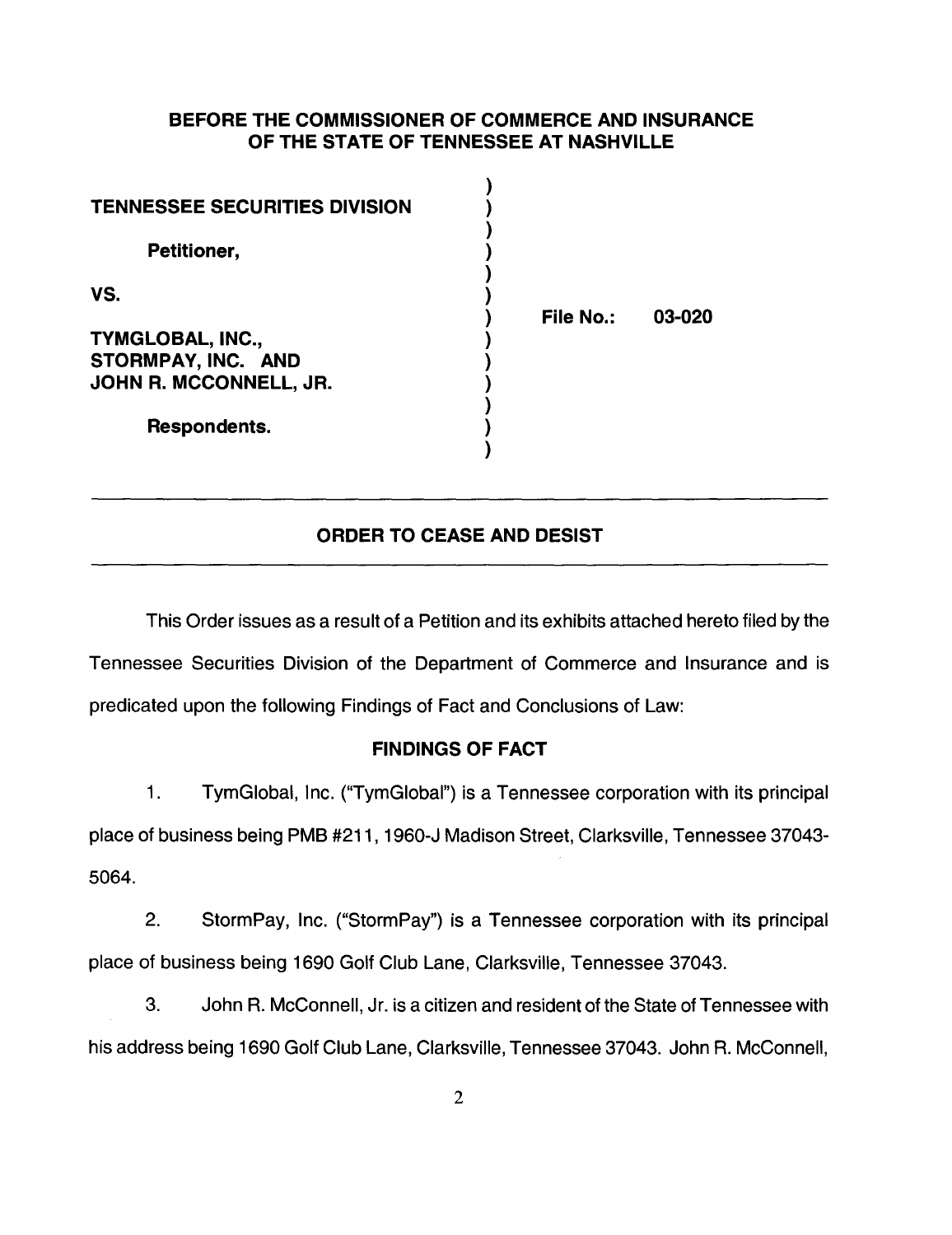Jr. is currently involved in offering and/ or selling unregistered securities from or in the State of Tennessee.

4. Storm Pay was incorporated in Tennessee on July 7, 2003. The incorporator of StormPay is John R. McConnell, Jr. StormPay and TymGiobal are under common ownership and/or control. TymGiobal operates an internet website which is registered to StormPay. On the internet website, Respondents are operating a pyramid and/or Ponzi scheme promising large returns on investments for participating in the scheme.

5. Respondent TymGiobal has not currently, nor has the company ever registered any securities offerings with the Division pursuant to the Tennessee Securities Act of 1980, as amended. Moreover, TymGiobal is not currently, nor has the company ever been, registered with the Division as a broker-dealer, agent of a broker-dealer, or investment adviser.

6. Respondent Storm Pay has not currently, nor has the company ever registered any securities offerings with the Division pursuant to the Tennessee Securities Act of 1980, as amended. Moreover, StormPay is not currently, nor has the company ever been, registered with the Division as a broker-dealer, agent of a broker-dealer, or investment adviser.

7. John R. McConnell, Jr. has never been registered with the Division, pursuant to the Tennessee Securities Act of 1980, as amended, as a broker-dealer, an agent of a broker-dealer or as an investment adviser. Moreover, John R. McConnell, Jr. has never registered a securities offering with the Division.

8. Potential investors were given the opportunity to invest in both partnership shares of TymGiobal, as well as to participate in various Ponzi schemes. Respondents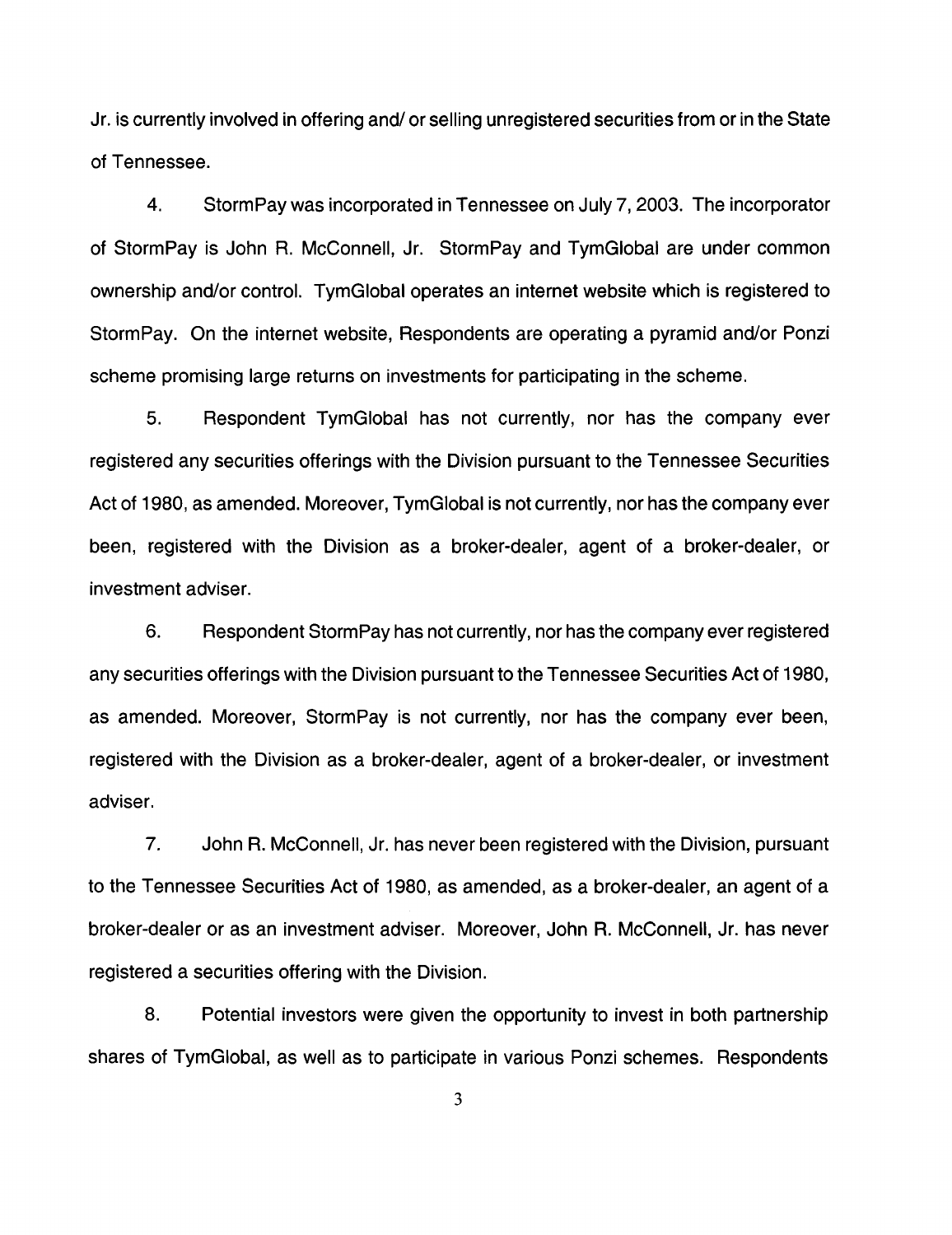promised a high return. The offering of participation in the schemes sold by the Respondents is an investment contract, and thus, a security under the Act.

9. The investor pays an initial value to the Respondents. The entire portion of the initial value or investment is subjected to the risks of the enterprise. The investors furnish the initial value based on Respondents' promises of large returns, significantly over and above the initial investment. The investors have not right to exercise practical and/or actual control over the managerial decisions of the enterprise.

10. The Respondents are presently and will continue to offer and/or sell unregistered securities, without the proper registration, from or in the State of Tennessee. As result of this activity the public will suffer immediate and irreparable injury, loss or damage.

11. The Respondents, in connection with the offer, sale and purchase of a security in this state, are engaged in acts, practices or courses of business which operate as a fraud or deceit upon citizens of the State of Tennessee and the United States.

12. This Order is in the public interest and necessary for the protection of investors, and consistent with the purposes fairly intended by the Act.

### **CONCLUSIONS OF LAW**

1. Tennessee Code Annotated §48-2-1 04 provides that it is unlawful for any person to sell any security in this state unless it is registered with the Division, qualified for an exemption pursuant to §48-2-103, or a covered security.

2. Tennessee Code Annotated § 48-2-102 provides that a security includes investment contracts. In King v. Pope, 91 S.W.3d 314, 320-322 (Tenn. 2002), the court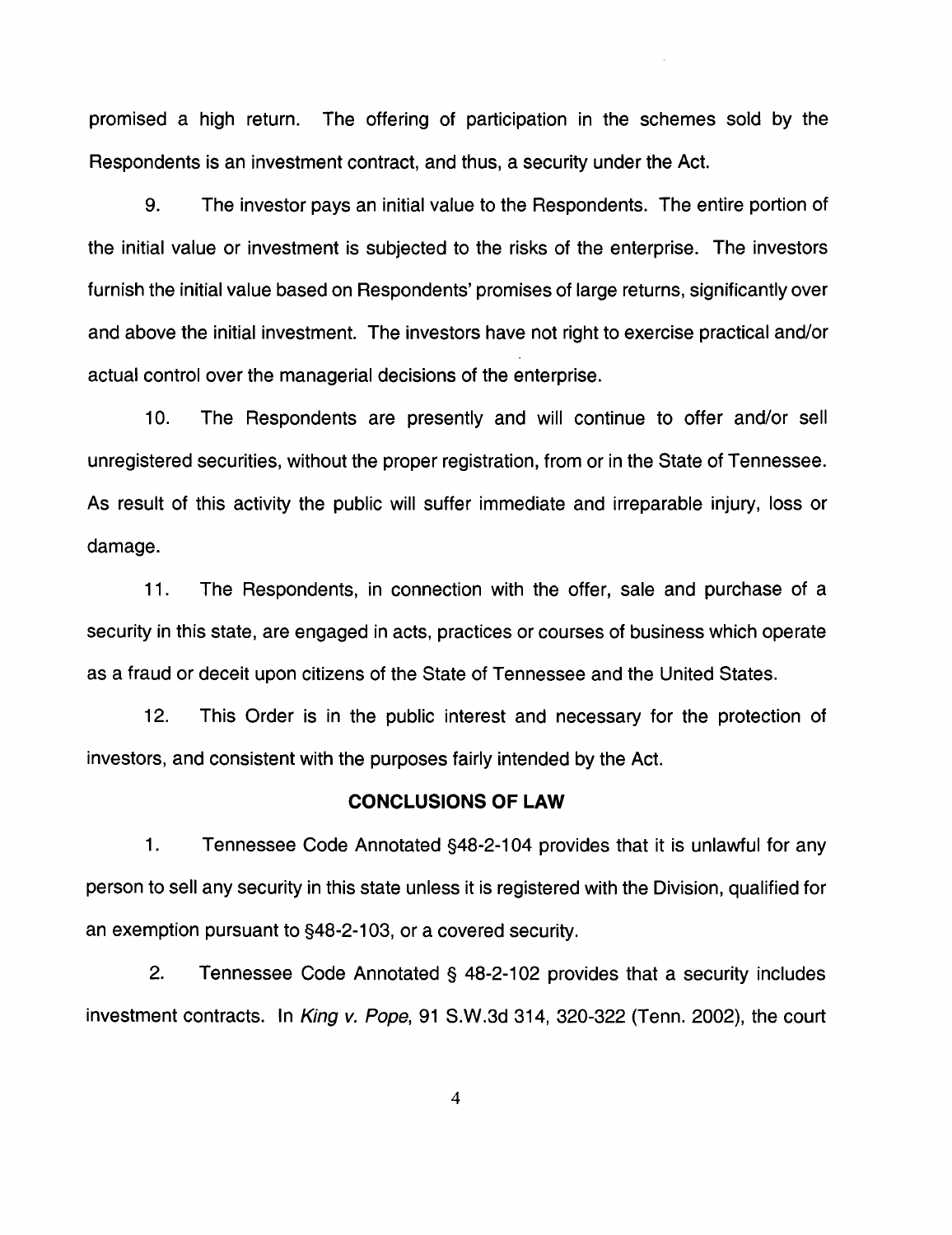held that an instrument or agreement would be considered an investment contract when (1) an offeree furnishes initial value to an offeror, (2) a portion of this initial value is subjected to the risks of the enterprise, (3) the furnishing of the initial value is induced by the offeror's promises or representations which give rise to a reasonable understanding that a valuable benefit of some kind, over and above the initial value, will accrue to the offeree as a result of the operation of the enterprise, and (4) the offeree does not receive the right to exercise practical and actual control over the managerial decisions of the enterprise.

3. Based upon the Findings of Fact and the Exhibits filed by the Petitioner, the Respondents have violated and are violating Tennessee Code Annotated §48-2-104 by offering and/or selling unregistered securities to Tennessee residents.

4. Tennessee Code Annotated §48-2-102(3) provides that a "broker-dealer" means any person engaged in the business of effecting transactions in securities for the account of others, or any person engaged in the business of buying or selling securities issued by one (1) or more other persons for such person's own account and as part of a regular business rather than in connection with such person's investment activities.

5. Tennessee Code Annotated §48-2-1 02(2) provides that an "agent" means any individual, other than a broker-dealer, who represents a broker-dealer in effecting or attempting to effect purchases or sales of securities from or in this state.

6. Tennessee Code Annotated §48-2-109(a) provides that it is unlawful for any person to transact business from or in this state as a broker-dealer or agent unless such person is registered as a broker-dealer or agent under this part.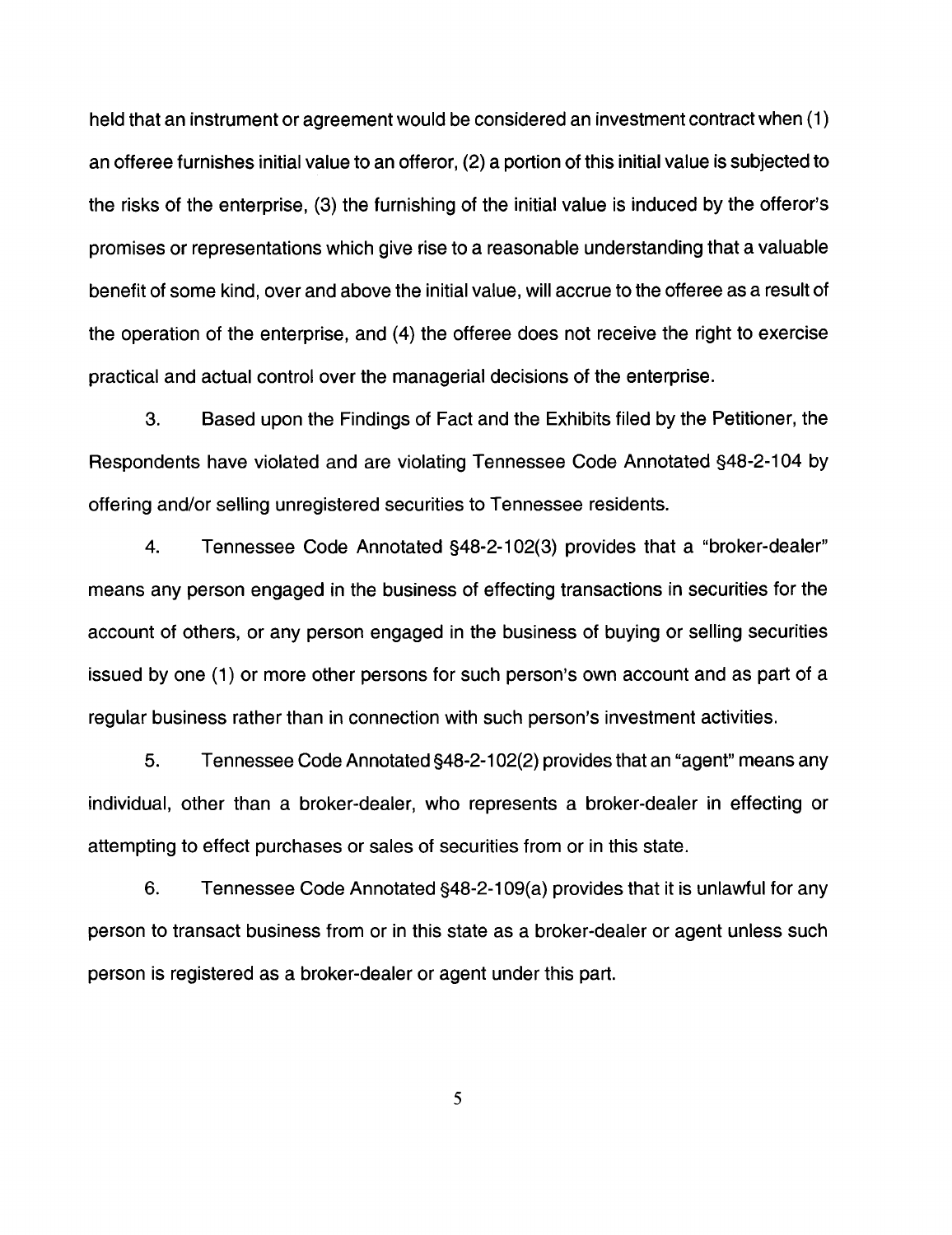7. Tennessee Code Annotated §48-2-1 09(b) provides that it is unlawful for any broker-dealer to employ an agent to transact business as an agent unless the agent is registered under this part.

8. Based upon the Findings of Fact and the Exhibits filed by the Petitioner, the Respondents, TymGiobal, StormPay, and John R. McConnell, Jr., have violated and are violating Tennessee Code Annotated §48-2-1 09(a) and (b) by acting as unregistered brokerdealers and employing unregistered agents to solicit Tennessee residents and residents of other states.

9. Tennessee Code Annotated §48-2-109(a) provides that it is unlawful for any person to transact business from or in this state as a broker-dealer or agent unless such person is registered as a broker-dealer or agent under this part.

10. Based upon the Findings of Fact and the Exhibits filed by the Petitioner, Respondents, StormPay and John R. McConnell, Jr., have violated and are violating Tennessee Code Annotated §48-2-109(a) by acting as unregistered agents of a brokerdealer from and in the State of Tennessee.

11. Tennessee Code Annotated§ 48-2-121 (a) provides that it is unlawful for any person, in connection with the offer, sale or purchase of any security in this state, directly or indirectly, to employ any device, scheme, or artifice to defraud, make any untrue statement of a material fact or omit to state a material fact necessary in order to make the statements made, in light of the circumstances under which they are made, not misleading, or engage in any act, practice or course of business which operates or would operate as a fraud or deceit upon any person.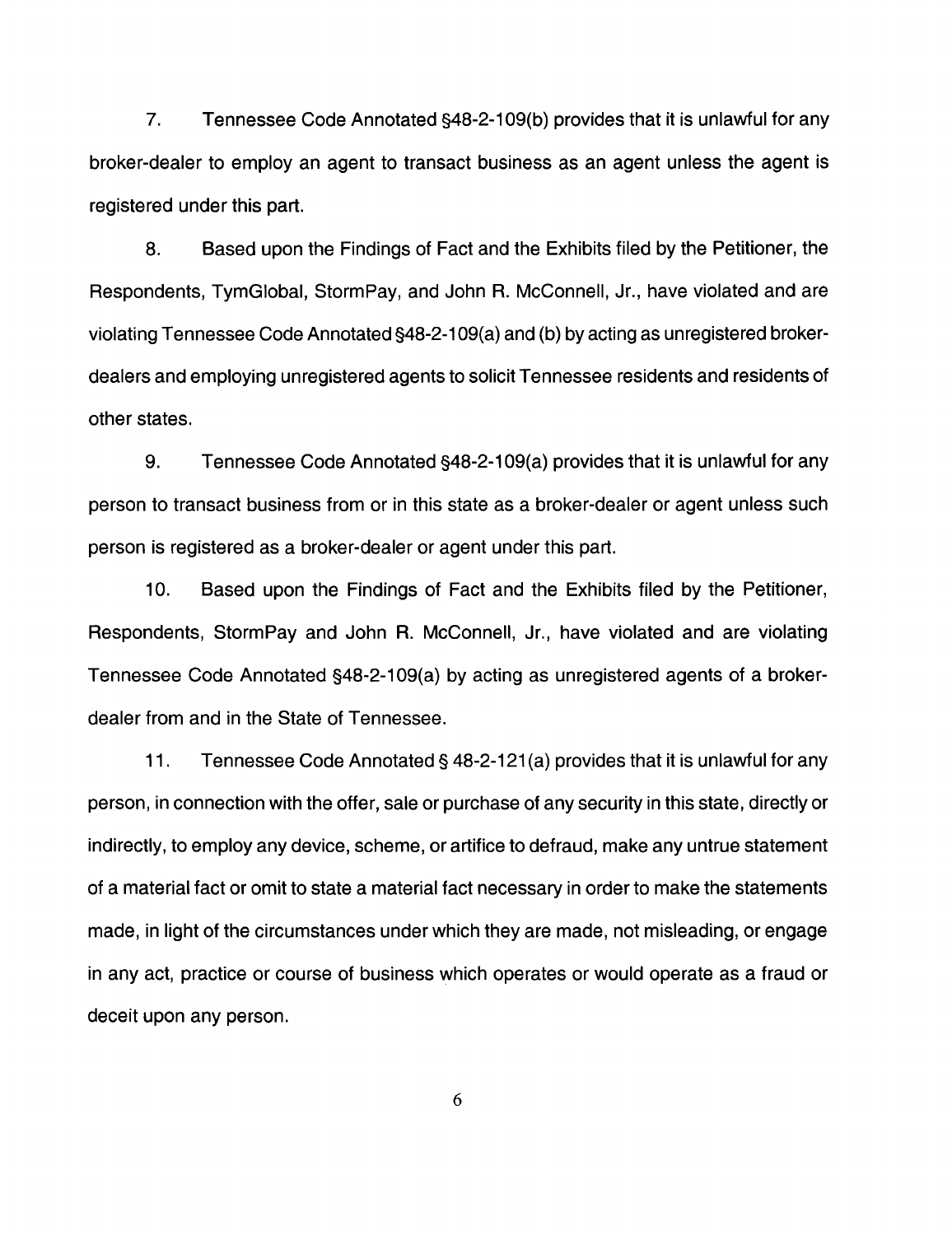12. Based upon the Findings of Fact, the Respondents, TymGiobal, StormPay, and John R. McConnell, Jr., have violated and are violating Tennessee Code Annotated§ 48-2-121 (a) by operating a pyramid and/or Ponzi scheme and promising huge profits by participating in the fraud.

13. Additionally, Respondents have violated and are violating Tennessee Code Annotated §48-2-121(a) by failing to disclose the relationship between TymGiobal and StormPay.

14. Additionally, Respondents have violated and are violating Tennessee Code Annotated §48-2-121(a) by failing to disclose that there is no market for the general partnership shares sold in Tymglobal, and further failing to disclose that the price per share of the TymGiobal general partnership shares are arbitrary and do not reflect true economic value.

15. Tennessee Code Annotated §48-2-116 provides that the Commissioner may make, promulgate, amend, and rescind such Orders as are necessary to carry out the provisions of the Tennessee Securities Act of 1980, as amended, and that such Order is in the public interest, necessary for the protection of investors and consistent with the purposes fairly intended by the policy and provisions of the Act.

16. Tennessee Code Annotated §48-2-116(e)(2) states, in pertinent part, that no Order may be entered without: 1) prior notice to affected parties, unless the Commissioner determines that prior notice would not be in the public interest and would be detrimental to the protection of investors; 2) an opportunity for a hearing before the Commissioner; and 3) written Findings of Fact and Conclusions of Law.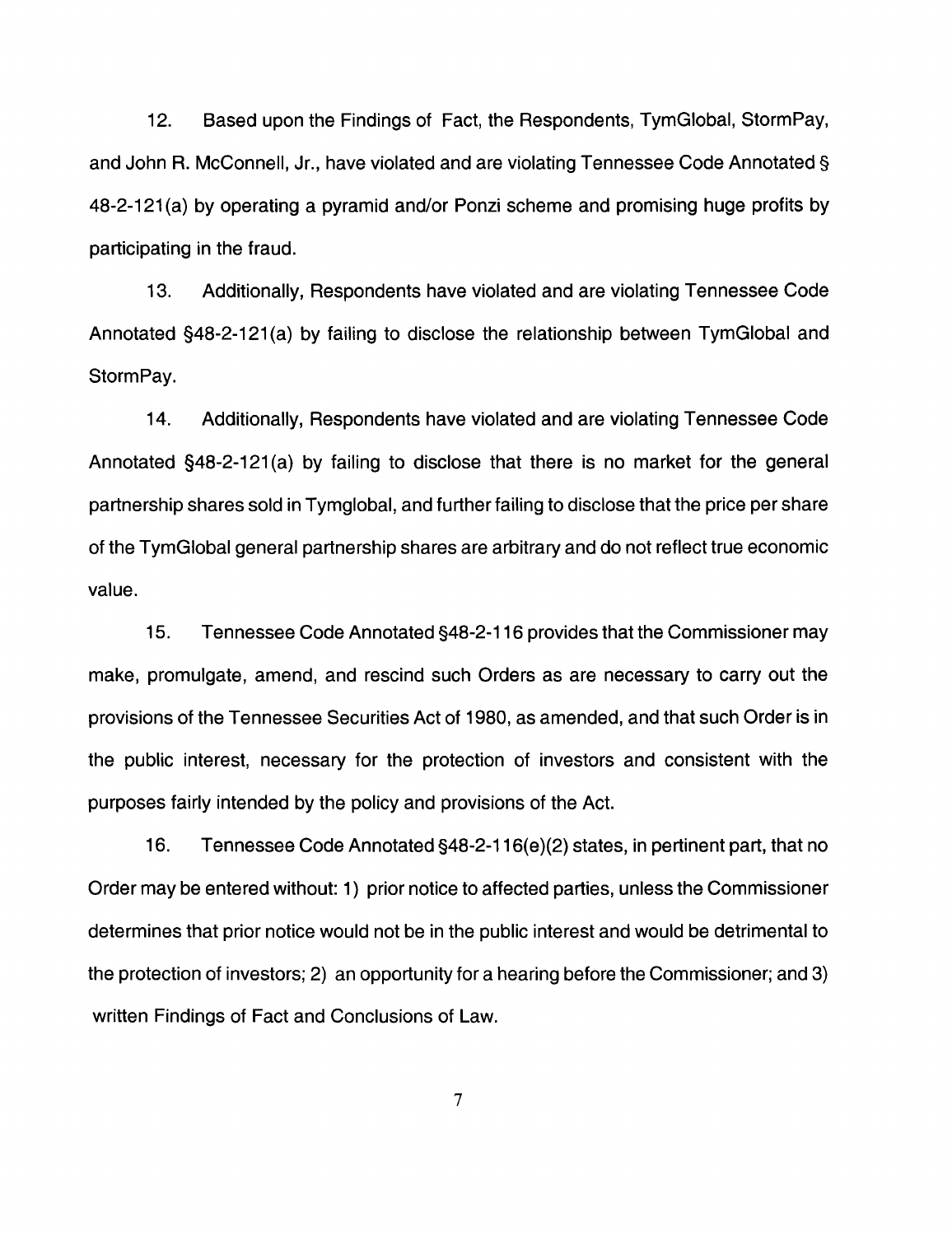17. Based upon the Findings of Fact, it would not be in the public interest and it would be detrimental to the protection of investors if prior notice of this Order were given to affected parties.

**NOW, THEREFORE,** in consideration of the foregoing, it is **ORDERED** that:

1. The Respondents TymGiobal, Inc., StormPay, Inc., and John R. McConnell, Jr. shall comply with the provisions of the Tennessee Securities Act of 1980, as amended.

2. The Respondents TymGiobal, Inc., StormPay, Inc., and John R. McConnell, Jr. shall cease and desist in the further conduct as a broker-dealer from or in the State of Tennessee until such time as it is effectively registered with the Division to engage in such activity.

3. The Respondents Storm Pay, Inc. and John R. McConnell, Jr. shall cease and desist in further conduct as an agent of a broker-dealer from or in the State of Tennessee until such time each is effectively registered with the Division to engage in such activity.

4. All Respondents shall cease and desist the further offer and/or sale of unregistered securities from and in the State of Tennessee.

5. The Respondents shall cease and desist, from and in the state of Tennessee, in the present and future conduct of employing any device, scheme, or artifice to defraud, making any untrue statement of a material fact or omitting to state a material fact necessary in order to make the statements made, in light of the circumstances under which they are made, not misleading, or engaging in any act, practice or course of business which operates or would operate as a fraud or deceit upon any person.

6. All persons in any way assisting, aiding, or helping any of the aforementioned Respondents in any of the aforementioned violations of the Tennessee Securities Act of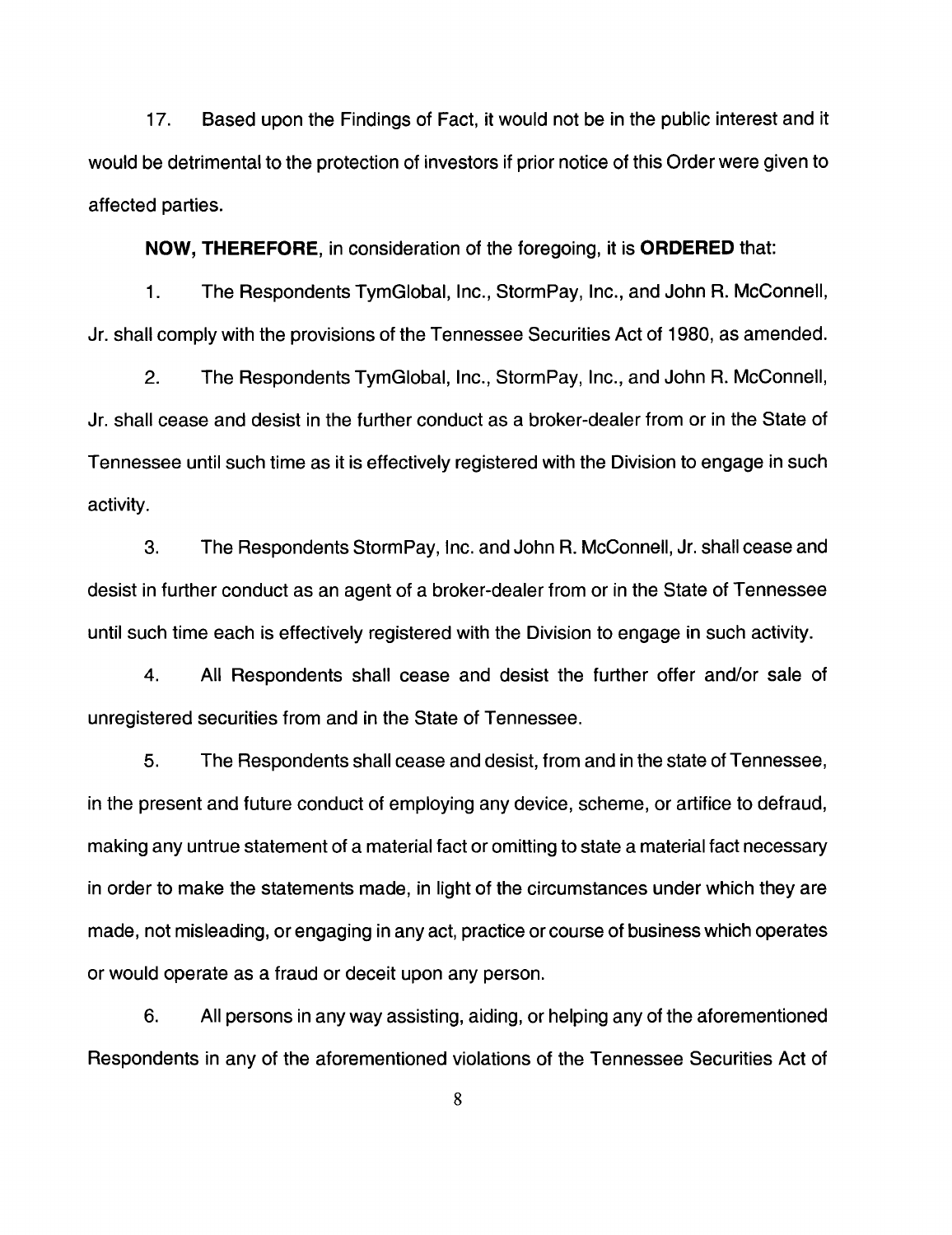1980, as amended, Tennessee Code Annotated §§48-2-1 01 *et seq.* shall cease and desist from all such activities in violation of the Tennessee Securities Act of 1980, as amended.

This Order is not intended to prohibit any lawful conduct in which any of the Respondents might be engaged.

Entry of this Order shall not in any way restrict the Tennessee Securities Division or the Commissioner of Commerce and Insurance from taking further action with respect to these or other possible violations by Respondents of the Act or any of the Rules promulgated there under.

This Order shall become a Final Order 30 days from the date of its entry, unless written notification requesting a hearing is made within that 30 day period.

You are advised that you have the right to a hearing as to all matters raised in this

Order. If you wish to exercise your right to a hearing, please notify:

# **DAPHNE D. SMITH ASSISTANT COMMISSIONER FOR SECURITIES STATE OF TENNESSEE, DEPARTMENT OF COMMERCE AND INSURANCE DAVY CROCKETT TOWER, SUITE 680 500 JAMES ROBERTSON PARKWAY NASHVILLE, TENNESSEE 37243**

Such request must be received within 30 days of the date of entry of this Order.

Entered this  $1+\,h$  day of  $a$   $a$   $a$   $b$   $b$   $c$   $c$   $c$   $d$ .

Paula a. Florveis

Commissioner